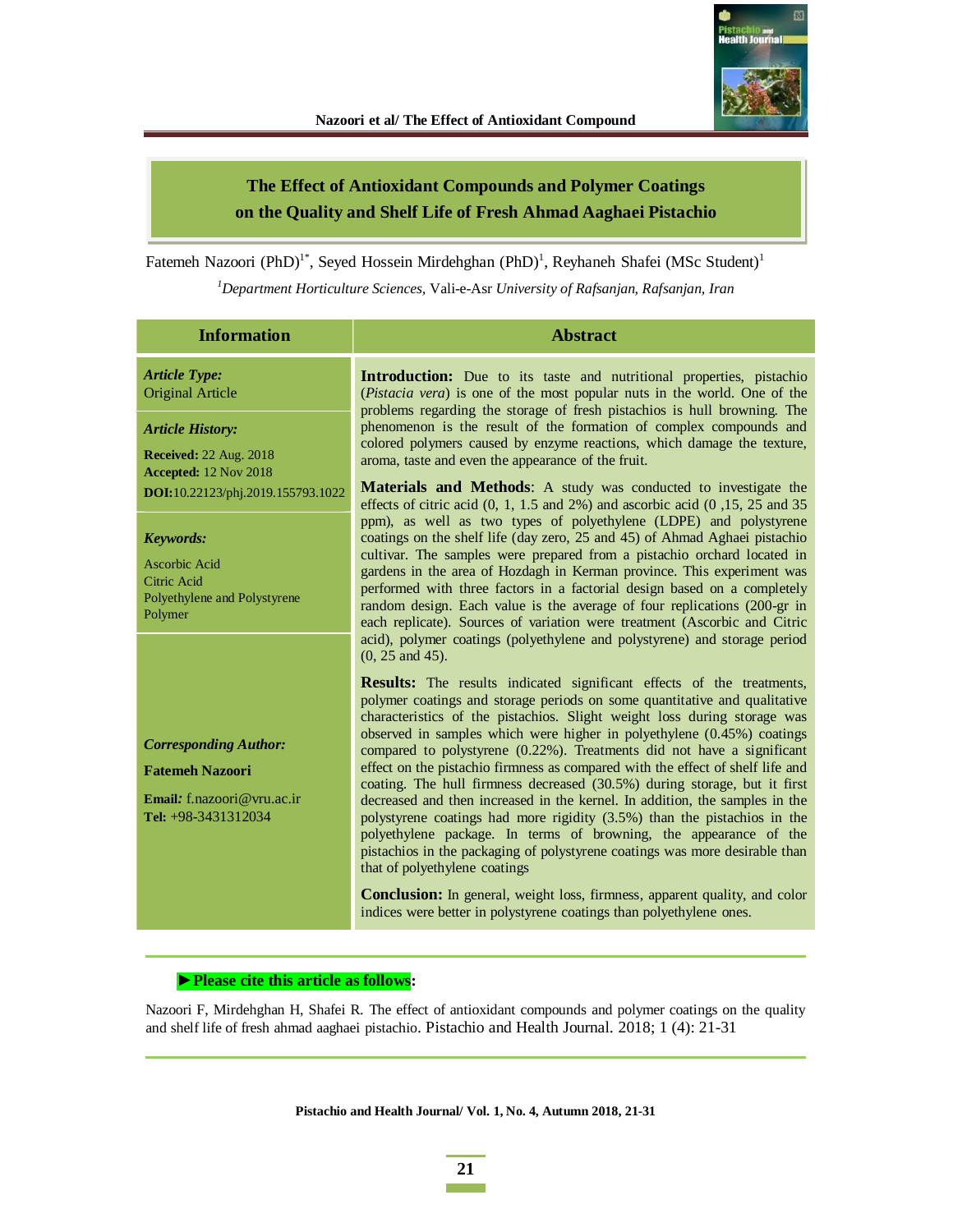# **1. Introduction**

Pistachio is the edible seed of the pistachio tree (*pistacia vera* L.). It is one of the most popular tree nuts of the world and is widely cultivated in dry and hot areas of the Middle East, Mediterranean countries and the USA [1]. The moisture content of fresh pistachios varies between 34-40% (wet basis), and after dehulling and separation processes it must be reduced to 5% (wet basis) for safe storage and further processing. Pistachio nuts dried to 4- 6% moisture are very stable and could be held for up to 12 months at temperatures as high as 20 ºC without significant losses in quality attributes [2]. The kernels are a rich source of oil (50- 60%) and contain linolenic and linoleic fatty acids, which are essential for human diet and oleic acid [3].

Pistachio is a nourishing snack, but its fresh consumption is limited to the harvest season. Despite the high nutritional value of fresh pistachio, businessmen and farmers are often unwilling to keep or export it because of fruit decay. Fresh pistachio is considered as a fresh product, and it is noticeable that fresh pistachios decay quickly and have a short shelf life after harvest (35-40 day). They are susceptible to decay, mechanical injury and physiological deterioration. Enzymatic browning is the major factor causing quality loss in pistachio. The browning phenomenon usually damages sensory evaluation of products because it causes changes in flavor, softness, and color. Enzymatic oxidation of phenolic compounds such as polyphenol oxidase (PPO) can be found in the browning of pistachio [4]. The phenomenon is the result of the formation of complex compounds and colored polymers caused by enzyme reactions, which damage the texture, aroma, taste and even the appearance of the fruit.

Using antioxidant compound and packaging is recommended to maintain the quality of fresh pistachio, since it slows down respiration and metabolic activities and retards microbial growth. Ascorbic (AA) and citric (CA) acid have been widely used as antibrowning agents for the processing of fruits and vegetables. The secom pounds are strong antioxidant and chelating agents that inhibit the activity of PPO and reduce oxygen. The action of AA and CA is based on reducing intermediate o-quinones to original phenolic compounds before they undergo further reaction to form pigments [3]. The o-quinones react with AA and CA to produce stable colorless compounds that are effective for the inhibition of enzymatic browning of fruit products. Hence, AA has been used in many juices to improve color and shelf-life. The reduction of pH by using acid is a good way to prevent these types of reactions, since the optimum activity of polyphenol oxidase is between 5 and 7 pH. By adding acids such as ascorbic, citric, malic, or some consumable organic acids, it is possible to inhibit the activity of polyphenol oxidase [5]. Heretofore, various studies [2- 6] have been conducted on the maintenance and storage of fresh pistachios. To date, the effect of citric and ascorbic acids on the shelf storage of Ahmad Aghaei fresh pistachio has not been investigated. Different aspects of pistachio packaging have been evaluated. Raei *et al*. (2010) investigated the effects of different packaging materials, including five layers of compound film, modified polypropylene and metalized plastic and packaging atmosphere, on the quality of roasted pistachio nuts. Results showed that packaging pistachio nuts in metalized film and five-layer films with gases N2/CO2 and vacuum conditions better kept the quality of pistachio and extended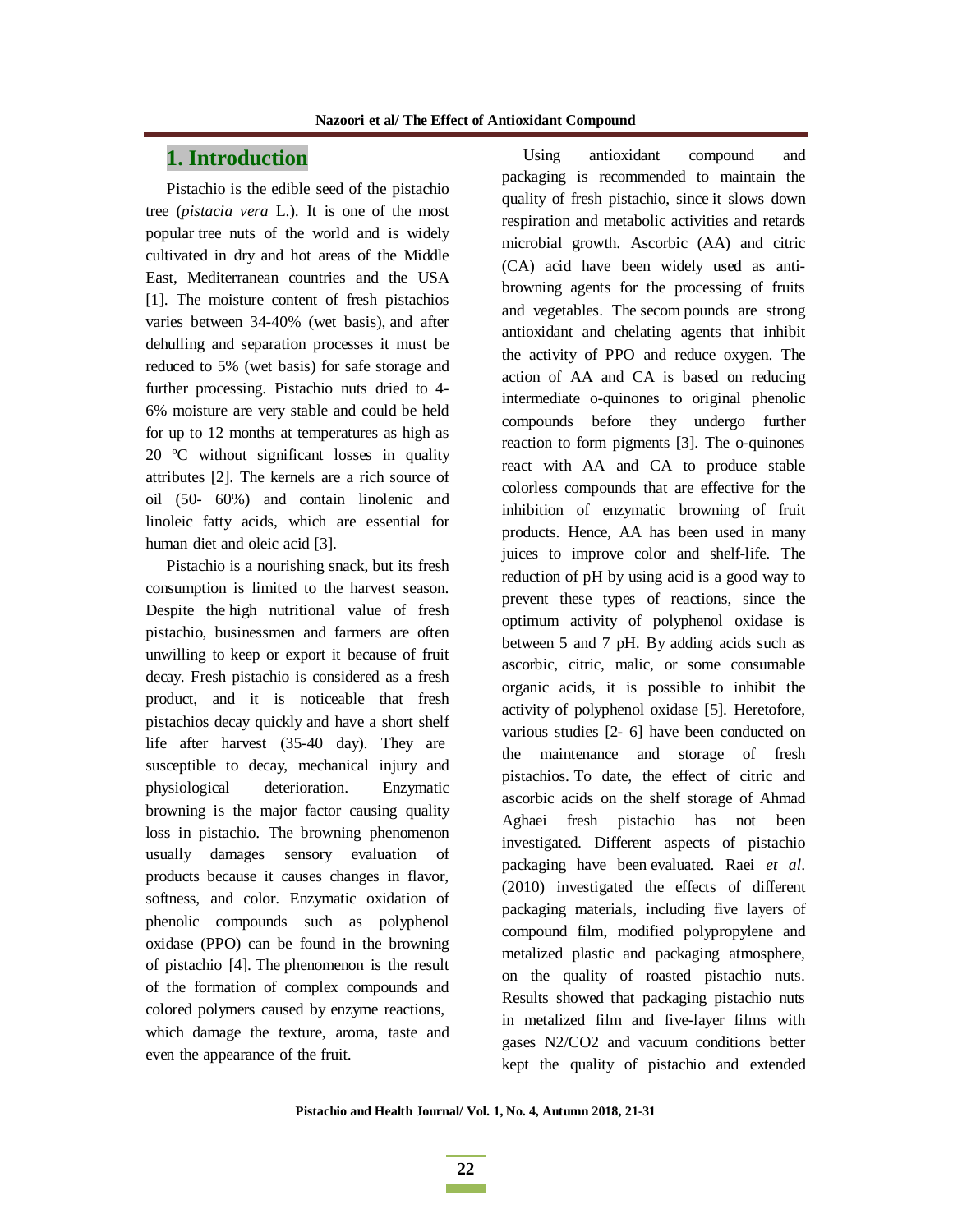shelf-life. Raei and Jafari (2011) studied the effect of four packaging materials (cellophane, two and three layers' plastic pouches, and metal cans) on quality attributes of pistachio nuts stored in two temperatures (ambient and 40°C) for 1 year. Results indicated that two and three-layer polymer pouches resulted in higher quality attributes for the stored pistachios. Shaker Ardekani and Karim (2012) evaluated the effect of different type of flexible packaging films (LDPE, PVC, LDPE/PA, PA/PP and PET) on the moisture and aflatoxin contents of whole pistachio nuts during storage at ambient temperature (22–28 °C) and relative humidity of 85- 100% [6].

Given the issues mentioned above and the necessity of conducting a study on the effect of pH reduction and using antioxidant compounds and polymer coating to reduce the rate of browning reaction, the researchers of this study sought to investigate the effect of citric (CA) and ascorbic (AA) acids and two coatings of polyethylene and polystyrene on the durability of Ahmad Aghaei fresh pistachio and some of its qualitative and quantitative characteristics.

# **2. Materials and Methods**

### **2.1 Fruit**

This study was conducted on an important commercial pistachio cultivar called Ahmad-Aghaei. The samples were prepared from a pistachio orchard located in gardens in the area of Hozdagh in Kerman province

## **2.2. Coatings**

Ascorbic (AA) and citric (CA) acids were supplied from Sigma-Aldrich (Steinheim, Germany) as antioxidant solutions. Different concentrations of AA (0, 15. 25, 35 ppm) and CA (0, 1.5% and 2%) were Prepared. Briefly, the solution was prepared by adding an appropriate amount of AA and CA powders to distilled water, heating it at 30°C and stirring it to form a clear solution.

# **2.3. Preparation of samples and treatments**

The fresh Ahmad-Aghaei pistachios were harvested at maturity and transferred to the laboratory, and pistachio fruits were then isolated from the cluster in order to be treated. The antioxidant solution was prepared, and fresh pistachios were immersed in coating solutions for 3 min and were placed in airdried at room temperature for 1 min. The pistachio was packaged to 200-gr polyethylene and polystyrene polymer packs and stored at  $3\pm 1$ °C and  $85\pm 5$ % RH for 45 days. Fruits without coating and distilled water were also placed at the same condition as control. Weight loss, firmness, panel test and color value were evaluated after 0, 25 and 45 days of storage.

#### **2.4. Parameters assay**

#### **2.4.1. Weight loss**

The percentage of fruit weight loss was measured using the following equation (Eq. 1):

(Eq. 1) Weight Loss Percent= [(Starting weight -second weight) / Starting weight]× 100.

#### **2.4.2. Firmness**

Fruit firmness was determined using a pressure tester (Lutron model FG5020) and was expressed as kg force. Connect the probe (8mm) to the machine and put the kernel and hull separately below it, then enter the desired pressure. We placed the plunger on an accurate scale and pressed down slowly until the scale registered a weight that occurs on the pressure tester scale. Several different points of the fruit should be tested in this manner.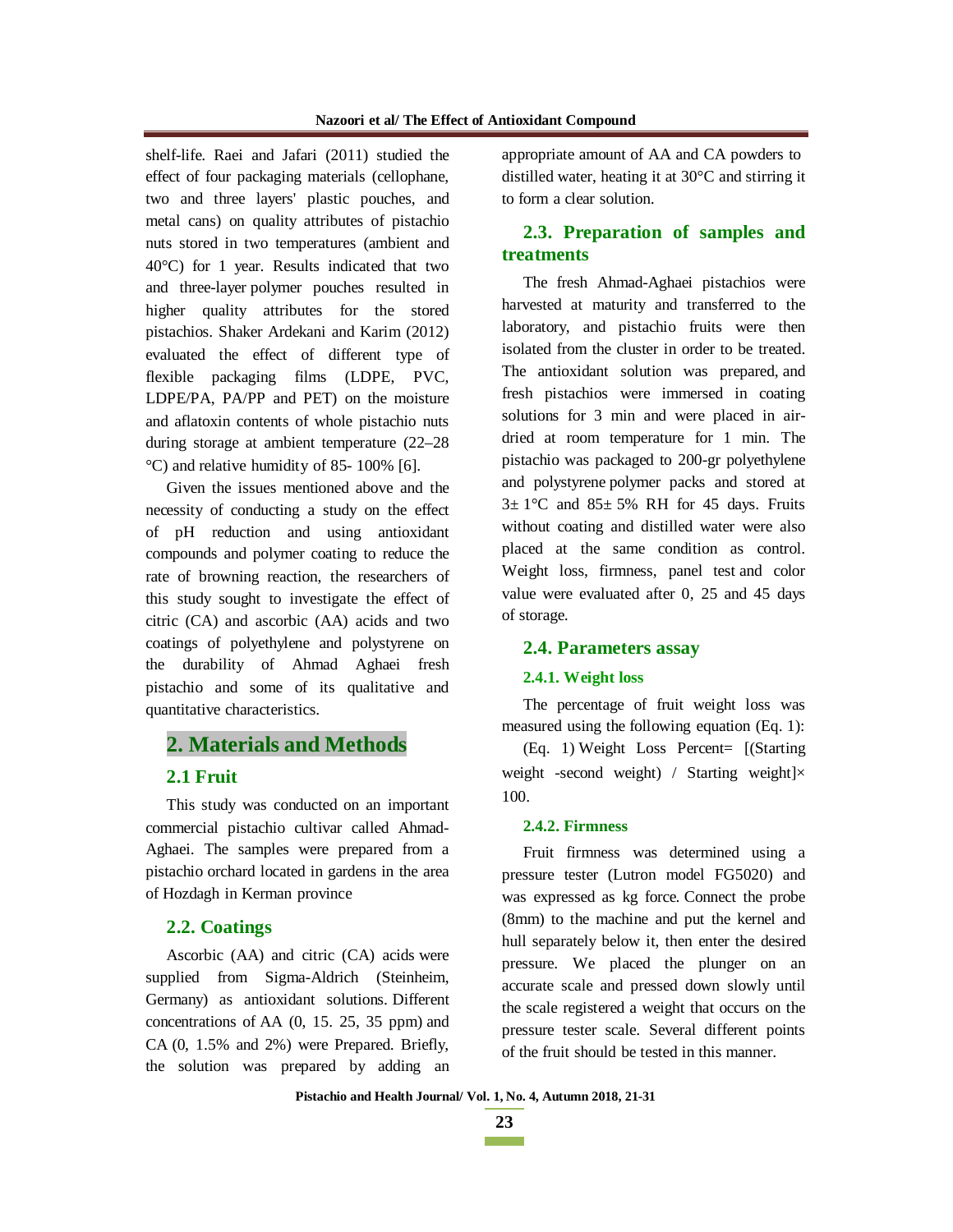#### **2.4.3. Sensory analysis**

Sensory analysis was done based on the Hedonic scale; eight trained panelists were selected from the five panels among students and professors. The sensory evaluation form had a score scale from 0 to 5  $(5=$  very bad,  $4=$  bad,  $3=$  not good not bad,  $2=$  very good, 1= excellent). The panelists assessed the parameters of hull and shell pistachio acceptance based on the evaluation forms [5].

#### **2.4.4. Color assay**

The hull surface color was measured using the colorimeter (Minolta CR-400 model). Parameters  $L^*$ ,  $a^*$  and  $b^*$  were measured. Standard white and black ceramics were used to calibrate the colorimeter [11].

#### **2.5. Statistical analysis**

This experiment was performed with three factors in a factorial design based on a completely random design. Each value is the average of four replications (200-gr in each replicate). Sources of variation were treatment (Ascorbic and Citric acid), polymer coatings (polyethylene and polystyrene) and the storage period (0, 25 and 45). The experimental data were subjected to analysis of variance by using the SAS 9.1 statistical software. Mean comparison of data was done using the LSD test.

# **3. Results and Discussion**

#### **3.1. Weight loss**

Overall, the rate of weight loss in different samples during the 45-day storage period was negligible. The highest rate of weight loss in day 45 of storage in ascorbic acid (15 ppm concentration) with polyethylene coating was observed at 0.45%, which was not significantly different from ascorbic acid (concentration 35ppm) and citric acid (concentration 1.5%) with the same coating. In comparison, polyethylene coatings revealed a higher weight loss than polystyrene coatings (Fig 1). The lowest rate of weight loss on day 45 was associated with ascorbic acid treatment (35 ppm) with a polystyrene coating. On storage day 25, some treatments including ascorbic acid (concentration 15, 25 and 35 ppm) and citric acid (1% concentration) with polystyrene coating did not differ significantly from day zero, and no weight loss was observed.



**Fig 1.** Effects of different concentrations of Ascorbic and Citric acid and polyethylene and polystyrene coatings on weight loss of fresh pistachios during 45 days of storage at  $3\pm1^{\circ}$ C and  $85\pm5\%$  RH.

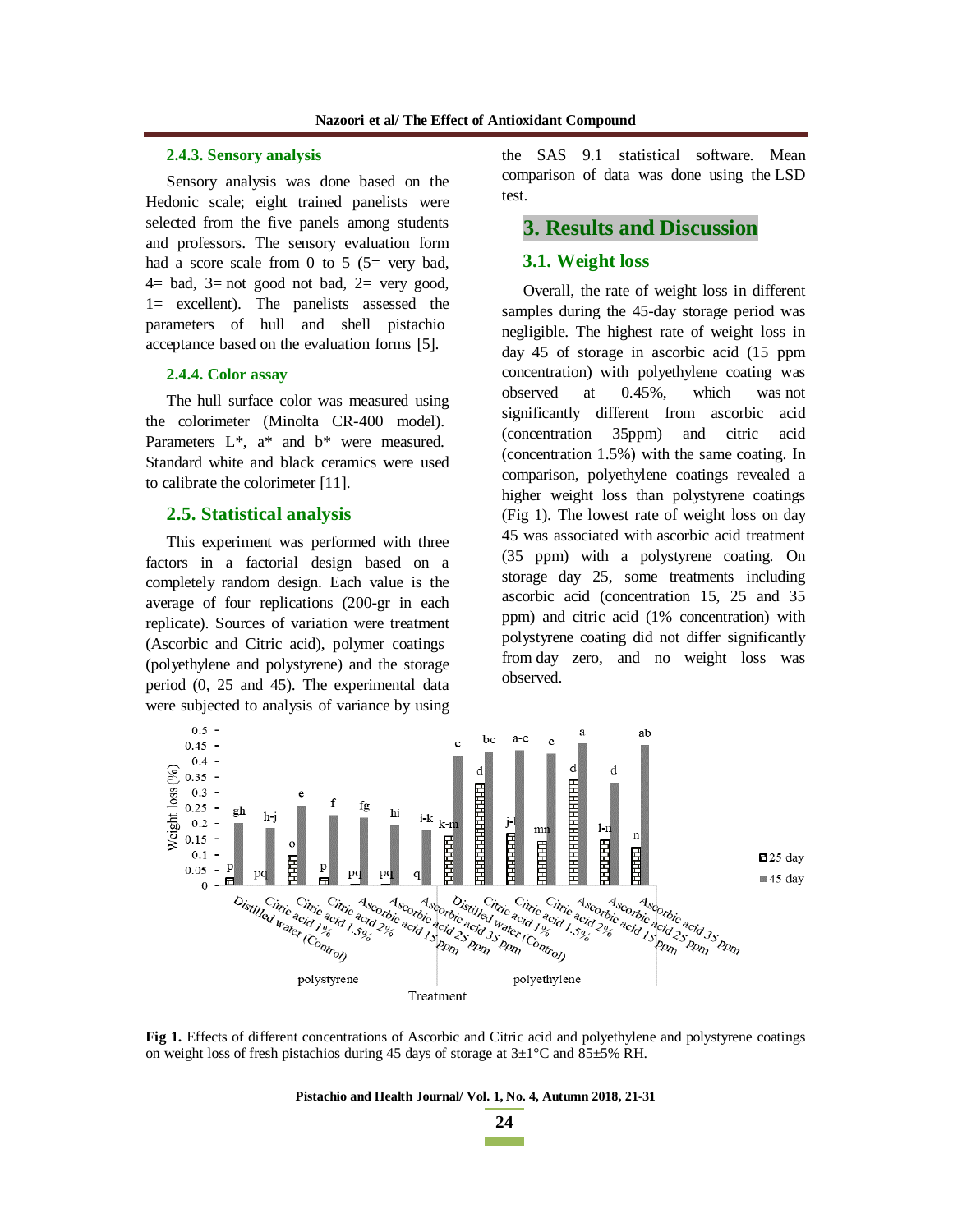### **3.2. Firmness**

As displayed in Fig. 2 (A), the hull firmness decreased during storage. The firmness of the kernel decreased after 25 days of storage, after which point this factor increased and there was no significant difference between day zero and 45 days of storage (Fig. 2, B). The pistachio kernel firmness in the polystyrene packages were crustier than in the polyethylene packages (Fig. 2, C)



**Fig 2.** Effect of storage period and polymer coatings typeon firmness of fresh pistachios during 45 days of storage at 3±1°C and 85±5% RH.

#### **3.3. Sensory analysis**

During the storage period, the appear ant quality of the pistachio hulls decreased (Table 1). Of the coatings used, packaging with polystyrene coatings had a more favorable appearance than polyethylene coatings. Considering sensory evaluations, treatment with ascorbic acid (15 ppm concentration) with polystyrene packaging retained the superior quality of pistachio hulls, which was not significantly different from the zero storage day. The lowest apparent surface quality of the hulls was observed in ascorbic acid treatment (25 and 35 ppm) with polyethylene packaging on storage day 45 (Table 1).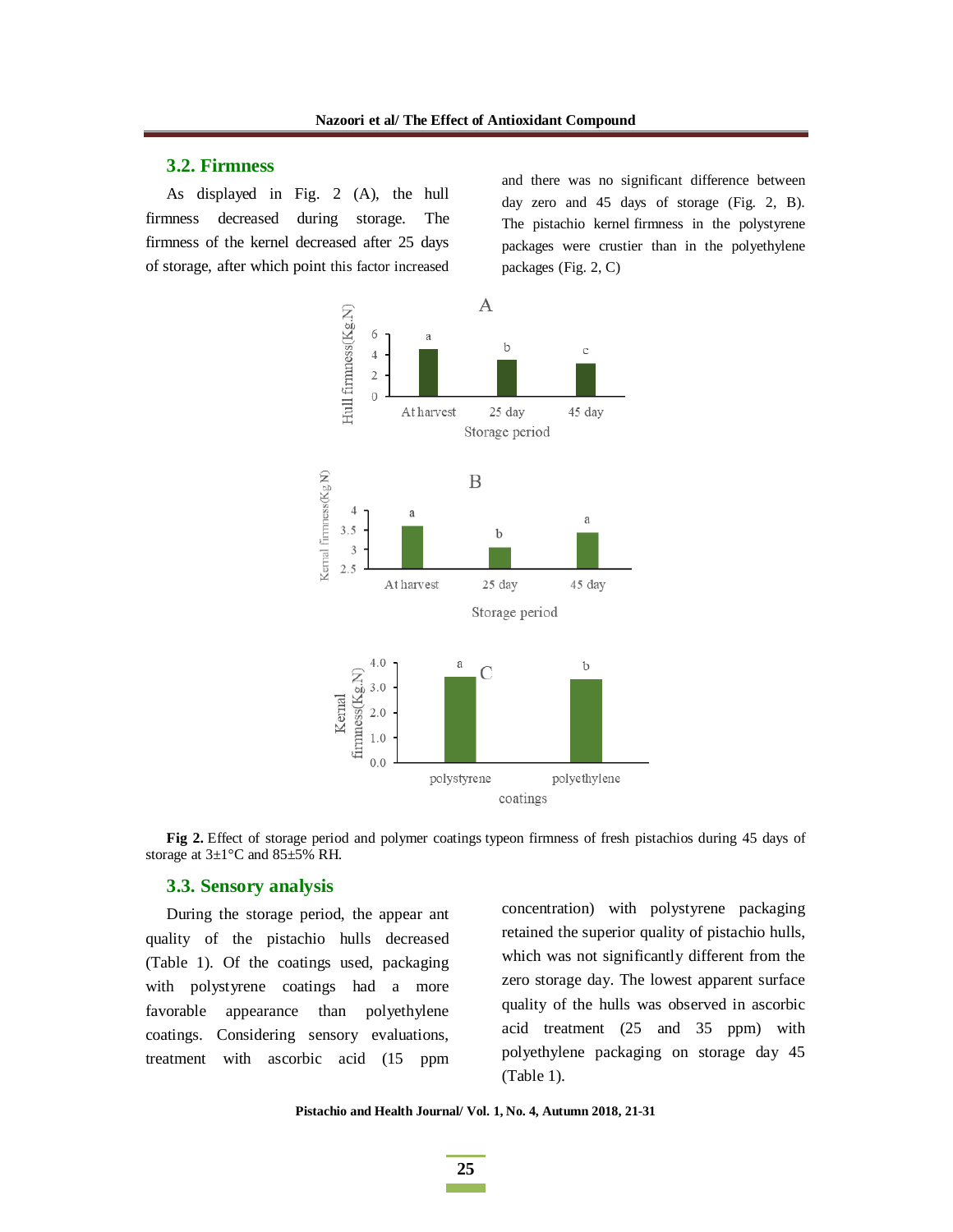| <b>Table 1:</b> Effect of polymer coatings treatment and of citric acid and ascorbic acid on the hull of fresh |  |  |  |  |  |  |  |
|----------------------------------------------------------------------------------------------------------------|--|--|--|--|--|--|--|
| pistachio during the storage period                                                                            |  |  |  |  |  |  |  |

| <b>Storage Period</b> |                  | Coating      | <b>Control</b>        | <b>Citric</b><br>acid<br>$1\%$ | <b>Citric</b><br>acid<br>1.5% | <b>Citric</b><br>acid<br>2% | <b>Ascorbic</b><br>acid 15<br>ppm | <b>Ascorbic</b><br>acid 25<br>ppm | <b>Ascorbic</b><br>acid 35<br>ppm |
|-----------------------|------------------|--------------|-----------------------|--------------------------------|-------------------------------|-----------------------------|-----------------------------------|-----------------------------------|-----------------------------------|
| <b>At harvest</b>     | $25 \text{ day}$ | Polystyrene  | 1.4 <sup>m</sup>      | 1.4 <sup>m</sup>               | $1.2^{mn}$                    | $1.00^{\circ}$              | $0^{\circ}$                       | $1.10^{mn}$                       | $1.15^{mn}$                       |
|                       |                  | Polyethylene | 2.0 <sup>1</sup>      | $3.05^{a-c}$                   | $2.75$ c-f                    | $2.20^{j-1}$                | $2.25$ <sup>h-l</sup>             | $2.20$ <sup>i-1</sup>             | 2.10 <sup>kl</sup>                |
|                       | $45 \text{ day}$ | Polystyrene  | $2.55$ <sup>eh</sup>  | $2.30$ <sup>i-1</sup>          | $2.55^{\text{e-h}}$           | $2.35^{g-k}$                | $2.15$ $^{j-1}$                   | $2.85^{\text{c-e}}$               | $2.9^{b-d}$                       |
|                       |                  | Polyethylene | $2.45$ <sup>f-j</sup> | $2.20$ <sup>cd</sup>           | $2.65$ <sup>d-g</sup>         | $2.5$ <sup>f-i</sup>        | $2.85$ <sup>cde</sup>             | 4.31 <sup>a</sup>                 | $3.25^{ab}$                       |

Mean within a column followed by the same letter are not significantly different at p<0.05 according the LSD test

**Table 2**: Effect of polymer coatings treatment and of citric acid and ascorbic acid on the shell appearance of fresh pistachio during the storage period

| <b>Storage Period</b> |                  | <b>Coating</b>     | <b>Control</b> | <b>Citric</b><br>acid $1\%$ | <b>Citric</b><br><b>Citric</b><br>acid<br>acid $2%$<br>1.5% |                     | <b>Ascorbic</b><br>acid 15<br>ppm | <b>Ascorbic</b><br>acid 25<br>ppm | <b>Ascorbic</b><br>acid 35<br>ppm |
|-----------------------|------------------|--------------------|----------------|-----------------------------|-------------------------------------------------------------|---------------------|-----------------------------------|-----------------------------------|-----------------------------------|
| <b>At harvest</b>     | $25$ day         | <b>Polystyrene</b> | $0.85^{d-h}$   | $0.65^{g-1}$                | $0.70$ <sup>f-k</sup>                                       | $1.15^{bc}$         | $0.65^{g-1}$                      | 1.10 <sup>bcd</sup>               | $1.15^{bc}$                       |
|                       |                  | Polyethylene       | $0.75^{e-j}$   | $e^{-i}$ 0.80               | $0.95^{\text{c-f}}$                                         | $0.95^{\text{c-f}}$ | $0.85^{d-h}$                      | $0.40^1$                          | $0.60^{h-l}$                      |
|                       | $45 \text{ day}$ | <b>Polystyrene</b> | $0.90^{c-g}$   | $0.55$ <sup>i-1</sup>       | $0.50^{jkl}$                                                | $1.00^{b-e}$        | $0.50^{jkl}$                      | $0.75^{e-j}$                      | 1.10 <sup>bcd</sup>               |
|                       |                  | Polyethylene       | $0.45$ kl      | $1.15^{bc}$                 | $1.25^{b}$                                                  | 1.70 <sup>a</sup>   | $0.95^{\text{c-f}}$               | $1.55^{\text{a}}$                 | $3.25^{ab}$                       |

Mean within a column followed by the same letter are not significantly different at p<0.05 according the LSD test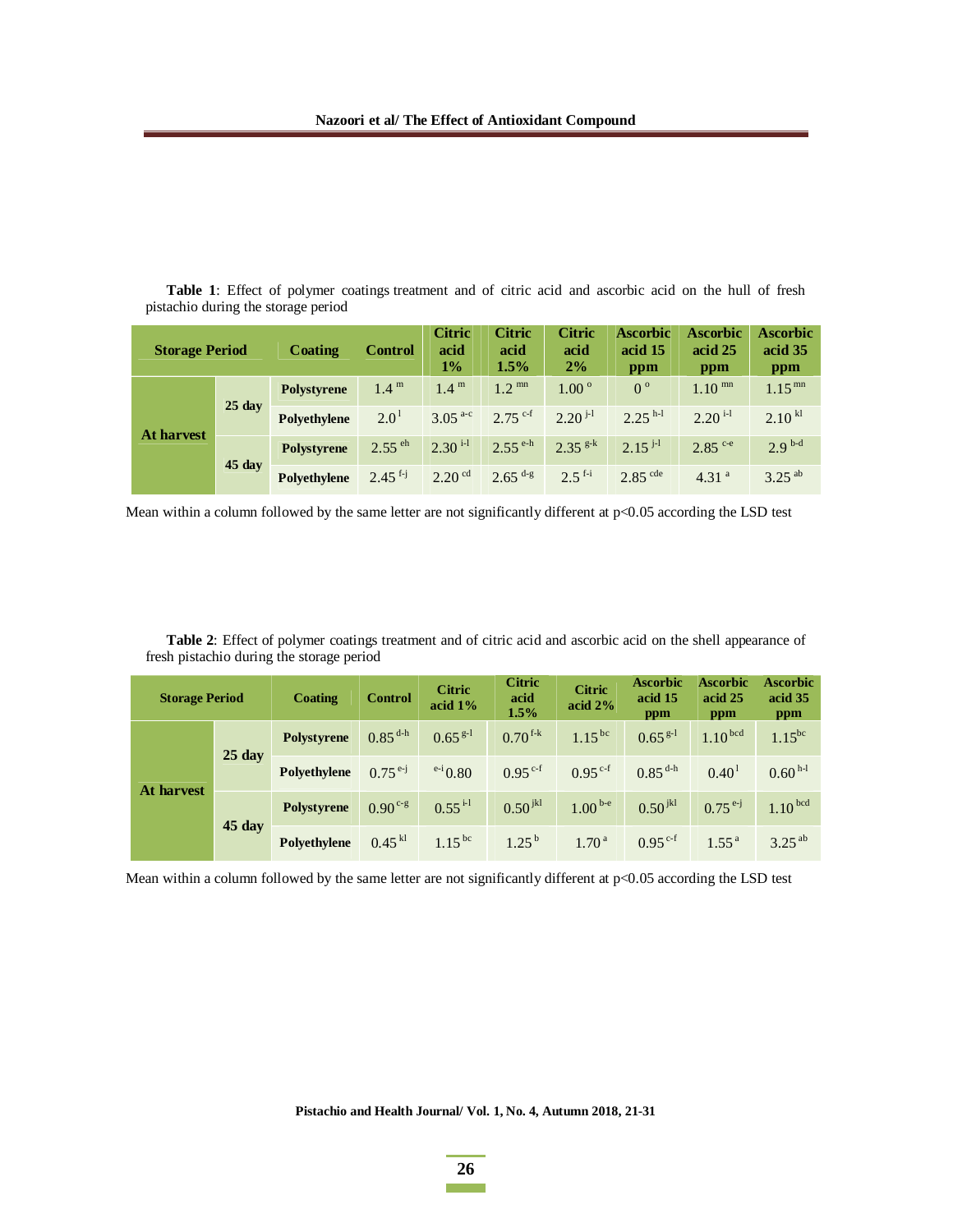### **3.4. Color assay**

The lightness value  $(L^*)$  of the pistachio shells increased during the storage period, influenced by the coatings and treatments used. On the  $25<sup>th</sup>$  day of storage, L\* increased in both types of packaging with different treatments. The highest amount of this factor was related to treatment with citric acid (1.5% concentration) in polyethylene packaging and ascorbic acid (15 ppm concentration) in both packaging. The least amount was observed on the  $45<sup>th</sup>$  day of storage in the control treatment with polystyrene packaging (Fig. 3).



**Fig 3.** Effects of different concentrations of Ascorbic and Citric acid and polyethylene and polystyrene coatings on L\*Value of shell pistachios during 45 days of storage at  $3\pm1^{\circ}$ C and  $85\pm5\%$  RH.

Of the two packagings used, the a\* value in the polyethylene packaging was lower than that of the polystyrene. On the  $45<sup>th</sup>$  day of storage, a\* rate in the polyethylene packaging was not significantly different from the zero storage day, but in the polystyrene packaging this factor was more than the zero day (Fig. 4). The highest amount of a\* of the shells was observed on day 45 of storage with ascorbic acid (15 and 35 ppm) and citric acid (1.5% concentration) treatments. The lowest amount was observed on day 25 of storage with ascorbic acid (concentrations 15 and 25 ppm) and citric acid (1.5%concentration) treatments.



**Fig 4.** Effects of different concentrations of Ascorbic and Citric acid on a\*Value of shell pistachios during 45 days of storage at 3±1°C and 85±5% RH

**Pistachio and Health Journal/ Vol. 1, No. 4, Autumn 2018, 21-31** 

**27**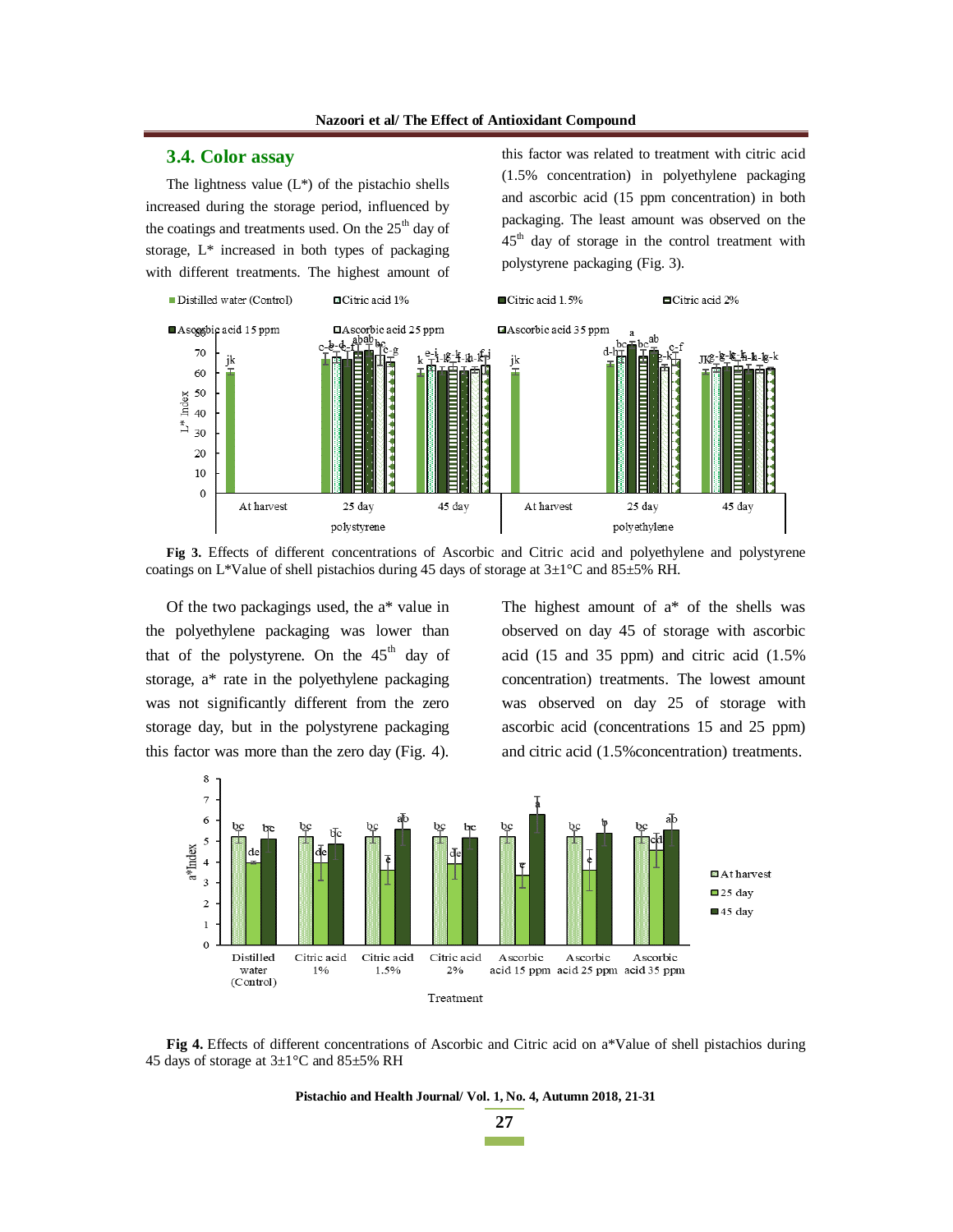Based on the results, the b\* value of pistachio shells first decreased during the storage period and then increased. The highest amount of this factor was observed on day 45 of storage in ascorbic acid (15ppm concentration) with the polystyrene packaging (Fig. 5). On day 45 of storage, in control treatments (distilled water), citric acid (1% concentration) and ascorbic acid (concentrations of 15 and 25 ppm) with polyethylene packaging, the level of this value was high and was no significantly different from the ascorbic acid (15 ppm) treatment with polystyrene packaging. The lowest b\* values were observed on day 25 of storage in ascorbic acid (15ppm) and citric acid (1.5% concentration) with polyethylene packaging



**Fig 5.** Effects of different concentrations of Ascorbic and Citric acid and polyethylene and polystyrene coatings on b\*Value of shell pistachios during 45 days of storage at 3±1°C and 85±5% RH

# **4. Discussion**

Weight is one of the most important fruit properties during storage. Weight loss mainly occurs due to water loss caused by transpiration and loss of carbon reserves due to respiration. The rate at which water is lost depends on the water pressure gradient between the fruit tissue and the surrounding atmosphere. Weight loss in fruit depends on the skin structure and the nature of the wax on the fruit surface [13]. The fruits with excessive water loss suffer from dissatisfaction of the market and customers; therefore, it is important to try to preserve the initial weight of the fruits in the cold store [12]. Moisture

content of pistachio nuts in different polymer coatings was statistically significant, in a way samples packed in polystyrene coatings indicated the lowest change in moisture content, whereas samples packed in polyethylene coatings indicated the highest changes in moisture, as shown in Fig.1. Raei et al. (2010) reported that by decreasing moisture content crispness and tenderness of the pistachio nut will significantly be affected. The reason for the inconsiderable weight loss in both types of packaging in the present study can be due to the impermeability of these polymer coatings to steam.

**28**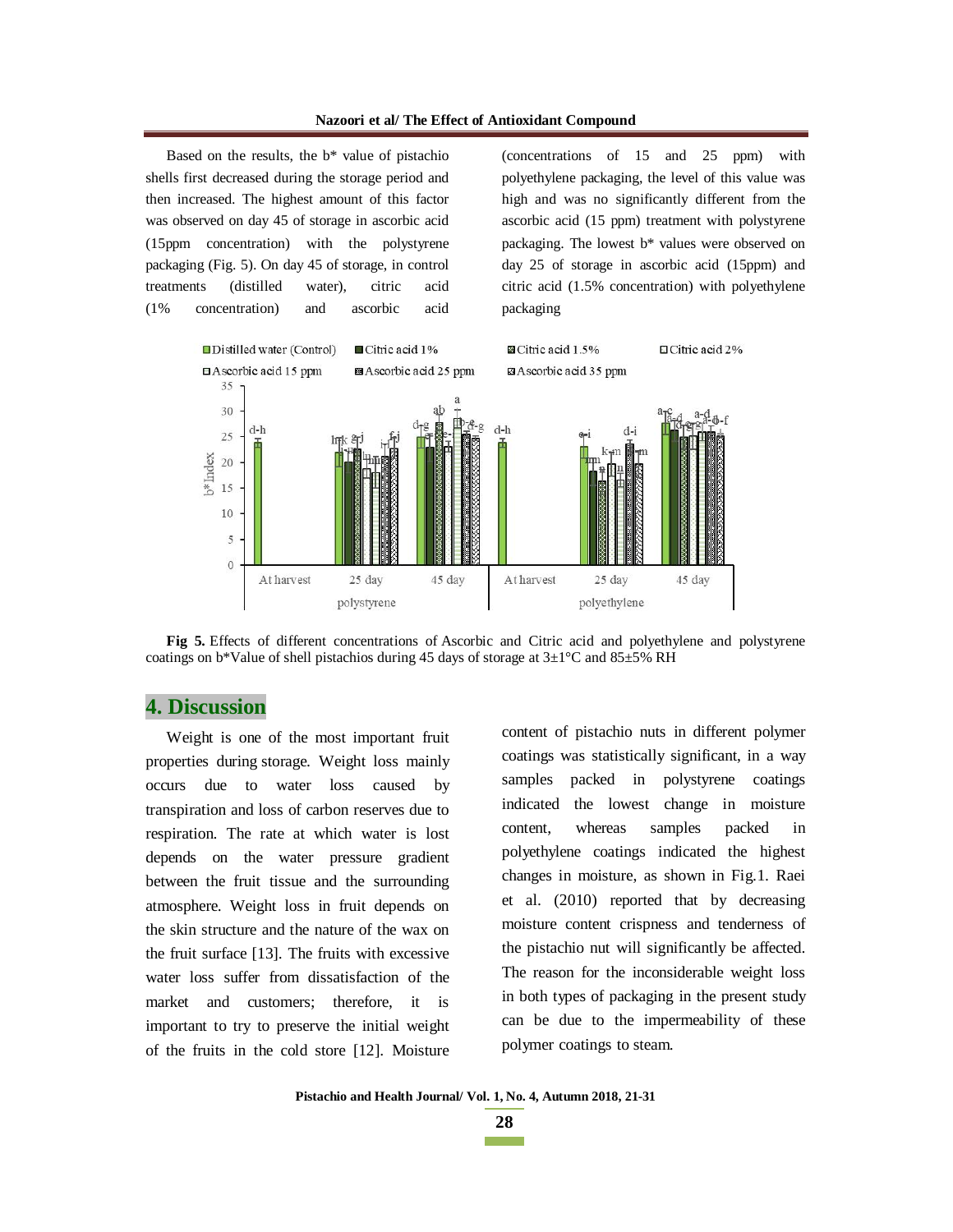Firmness is an important factor that influences the consumer acceptability of fresh fruit. Pistachio hull and kernel harden considerably during storage, which contributes greatly to its short postharvest life and susceptibility to browning [12]. Fruits lose their firmness during the storage period, which leads to the loss of final quality, as one of the main factors in determining the deterioration of the fruits is the degree of their softening that can reduce the transfer and storage duration [15]. Polyethylene and polystyrene coatings slowed softening, probably due to the effects of polymer coating son the fruit, which acts as a barrier for  $O_2$  uptake thereby slowing the metabolic activity and, consequently, the senescence process, similar to those reported previously [8]. Although AA is widely studied as an anti-browning agent in fresh-cut fruits, there are few discussions for its effects on fruit firmness, so the mechanism by which AA influence fruit firmness is unclear. The reason for tissue softening can be the solubility of insoluble materials, such as cell membrane elements and starch due to the activity of a variety of degrading enzymes [12].

In general, the appearance of pistachio shell and hull (The presence of black and yellow stains) was better in polyethylene packaging during 45 days of storage than in polystyrene packages. It seems that, with an increase in the concentration of AA and CA, the apparent quality of the shells decreases. The most inappropriate treatment for the quality of shells was the treatment with citric acid (2% concentration) in polyethylene packaging, and the best treatment was with ascorbic acid (25 ppm) on the 25th day of storage with polyethylene packaging (Table 2). The letters have no significant difference at the 1% probability level based on the LSD test. In all the treatments, the factor with polyethylene cover was higher in quality than other coatings; therefore, the atmosphere change around the fruits did not affect their breath intensity and did not affect them in terms of anaerobic respiration [9]. In line with these results, Ben Yehoshua also argued that the use of polyethylene coating would double the life of citrus storage, without the fruit having anaerobic respiration and alcohol production [16]. The results of the studies by Purvis on grapefruit also point to the same issue [17]. On the other hand, in polystyrene packaging, anaerobic respiration occurred due to the less permeability to gases, resulting in the unfavorable taste of the pistachios. Contrary to these results, Davoudi *et al*. (2010) stated that the taste of dried berries in polystyrene packaging was better than in polyethylene [18].

Color is the first attribute of food quality evaluated by the consumers, and is strictly related to quality features such as freshness, maturity, desirability and food safety. Therefore, it is a significant classification factor for most food products and changes in the external color were monitored by measuring lightness (*L\**), *a\** (redness), and *b\** (yellowness). The results of the measurements of color parameters *L\*, a\*, b\** of pistachio hull revealed that  $L^*$ ,  $a^*$  value increased in 25 days and the end of storage were decreased. No influence on *a\** value of pistachio with only polymer coatings was observed. The highest amount of this factor was related to the treatment with citric acid (1.5% concentration) in polyethylene packaging and ascorbic acid (15 ppm concentration) in both packaging. Edible coatings can be effective carriers for anti browning agents withholding the agents on the surface of the fruit tissues. Anti

```
29 
Contract Contract
```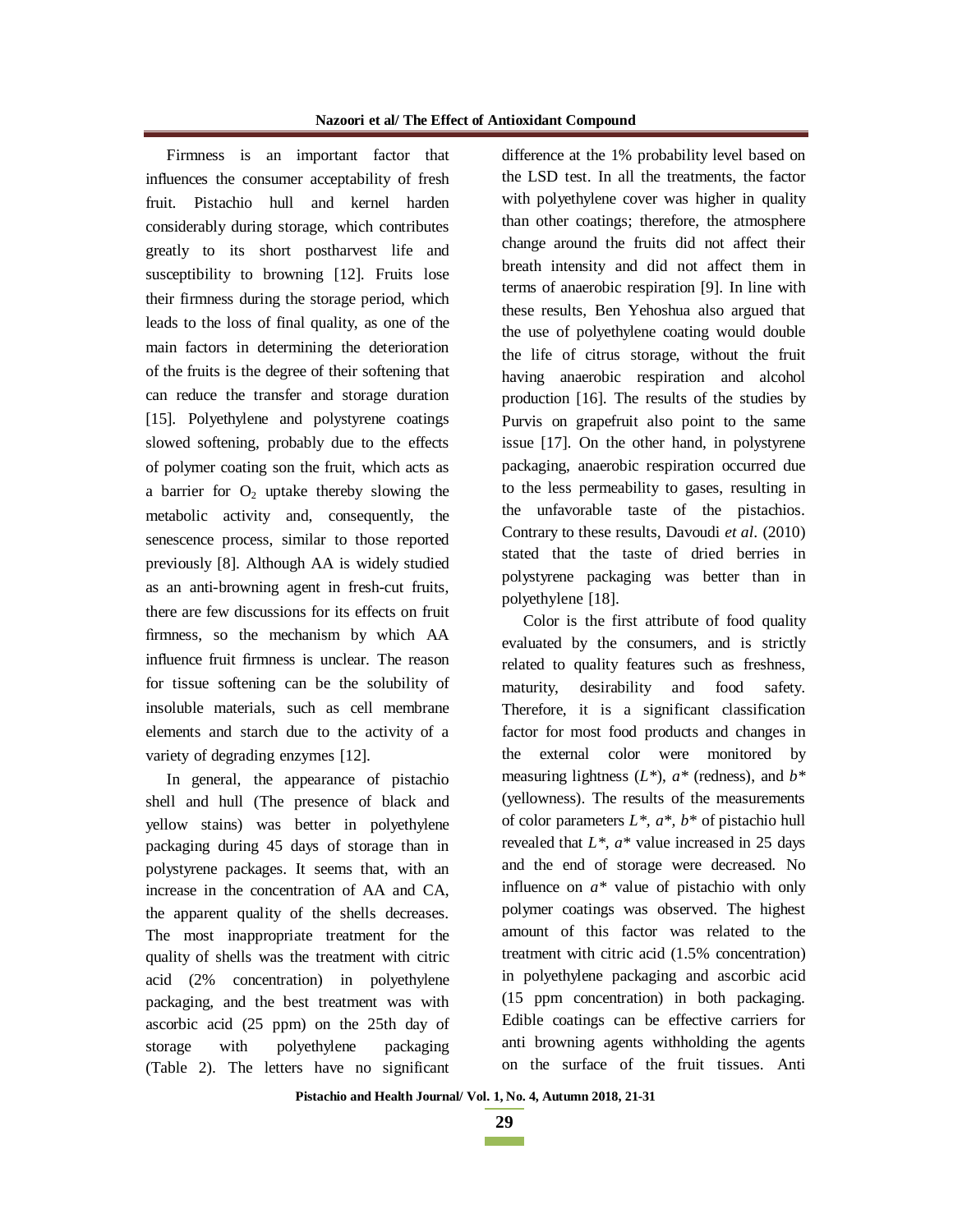browning agents are commonly incorporated in crosslinking solutions and applied after the adhesion of the edible coating solution on the surface of the fresh fruit [13].

# **5. Conclusion**

Considering the results obtained in the present study, qualitative characteristics such as weight loss, firmness, hull and shell appearance were better retained in

### **References**

- 1. Tavakolipour H. Postharvest operations of pistachio nuts. J. Food Sci. Technol. **2015**, 52(2):*1124–1130*.
- 2. Leufven A. Sedaghat N and Habibi MB. Influence of Different Packaging Systems on Stability of Raw Dried Pistachio Nuts at Various Conditions. Iran. Food Sci. Technol. Res. J. **2008**; 3, *29–38*
- 3. Kader A, Heintz CM, Labavitch JM and Rae H. Studies related to the description and evaluation of pistachio nut quality. J. Ame. Soc. Hort. Sci. **1982;** 107:*812-816*.
- 4. Maskan M, Karatas S. Fatty acid oxidation of pistachio nuts stored under various atmospheric conditions and different temperatures. Sci. FoodAgr. **1998;** 77: *334-340*.
- 5. Nazoori F, Kalantari S, Avanshah A, Talaie AR. The Effect of Different Storage Conditions on Quantitative and Qualitative Properties Ahmad Aghaie Fresh Pistachio. J. Food Sci. Technol. **2017;** 69(14):*65-74*.
- 6. Khosroshahi-Asl A, Zomorodi Sh. Control of enzymatic browning in pear slices by using ascorbic acid. J. Agri. Eng. Res. **2007;** 1: *75-84*.
- 7. Shaker Ardakani A, Roselina K. Effect of different types of plastic packaging films on the moisture and aflatoxin contents of pistachio nuts during storage. J. Food Sci. Technol. **2013;** 50(2): *409- 411*.
- 8. Raei M, Jafari M. Influence of different packaging materials and storage conditions on the quality attributes of pistachio (*Pistacia vera* L.)

polyethylene coatings than in polystyrene coatings. Application of polyethylene coatings whit ascorbic acid 15 and 25 ppm and citric acid1.5% better retained qualitative and physiological properties than the other treatments.

# **Conflict of interest**

The authors declare no conflict of interest.

CV.Ohady. Ann. Food Sci. Technol. **2011;** *179–185*.

- 9. Raei M, Mortazavi A, Pourazarang H. Effects of packaging materials, modified atmospheric conditions, and storage temperature on physicochemical properties of roasted pistachio nut. Food Anal. Met. **2010.** 3:*129–132*.
- 10. Shaker Ardakani A. Karim R. Mohd Ghazali H, Chin NL. Effect of roasting conditions on hardness, moisture content and colour of pistachio kernels. Food Res. Int. 2011. 18:*723–729*
- 11. Valero A, Farre JR, Sanchis V, Ramos AJ. Marín S. Effects of fungal interaction on ochratoxin A production by A. carbonarius at different temperatures and a(w). International. J. Food. Microbiol;**2006.**110: *160–164.*
- 12. Esturk O, Ayhan Z, Ustunel MA. Modified Atmosphere Packaging Napoleon Cherry Effect of packaging Material and Storage Time on Physical, Chemical, and Sensory Quality. Food Bio. Technol. **2012**. 5: *1295-1304*.
- 13. Babalar M, Asgarpoor A, Asgari MA. The effect of pre and postharvest treatment of salicylic acid and putrescine on some fruit quality properties of Granny Smith apple. J. Hort. Sci.**2015;** 28 (4), *479-486*.
- 14. Veraverbeke EA, Verboven P, Van Oostveldt P, Nicolai BM. Prediction of moisture loss across the cuticle of apple (*Malus sylvestris* sub sp mitis Wallr) during storage: Part 1. Model development and determination of diffusion coefficients. Post. Bio. Technol**. 2003**; 30: *75-88*.

**Pistachio and Health Journal/ Vol. 1, No. 4, Autumn 2018, 21-31** 

**30 The Common**